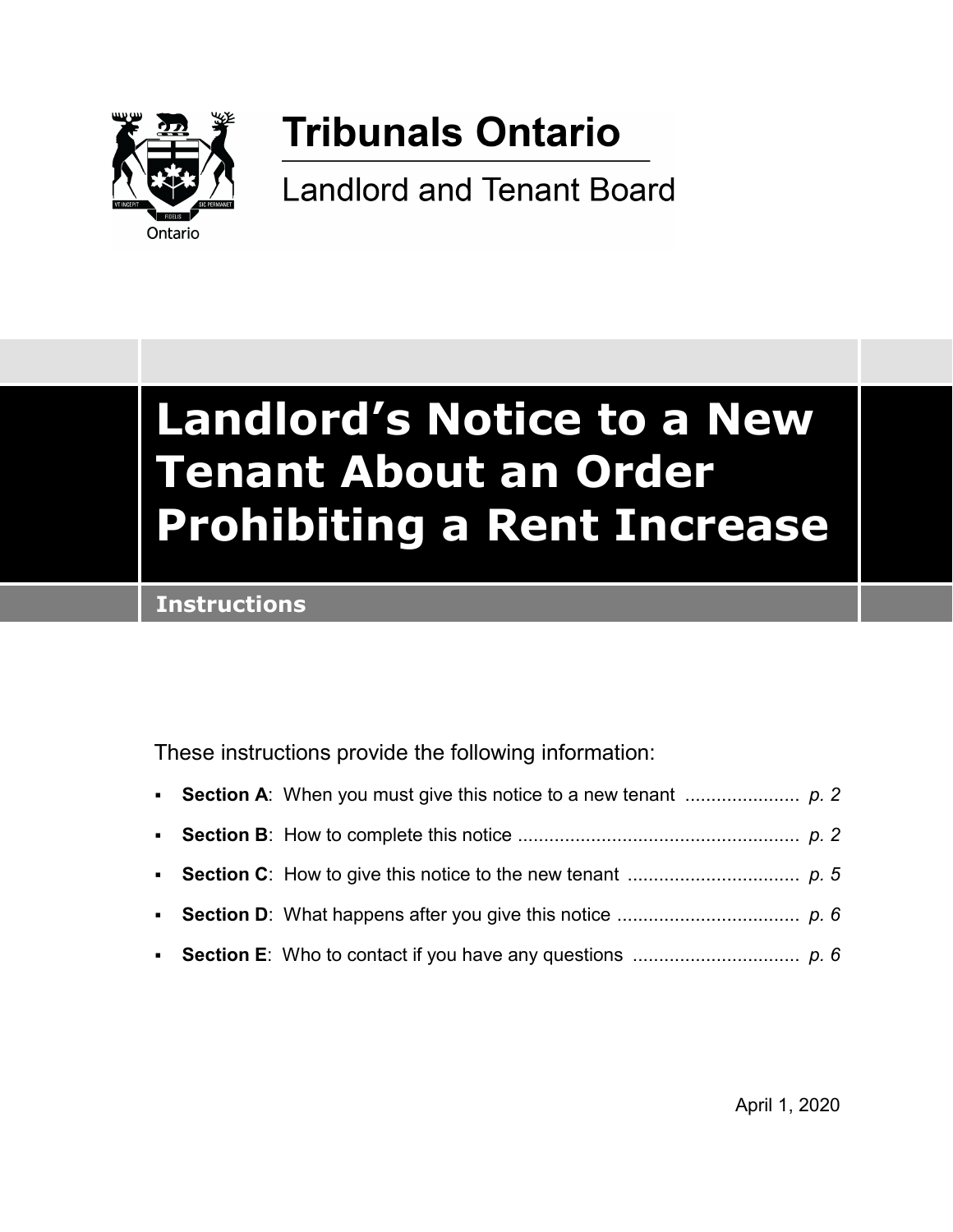#### **SECTION A When you must give this notice to a new tenant**

You must give this notice to a new tenant if the following circumstances apply:

- a former tenant of the rental unit made an application to the Landlord and Tenant Board (the Board) about maintenance in the rental unit or residential complex,
- as a result of that application, the Board issued an Order that included an Order Prohibiting a Rent Increase (OPRI) that affects the rental unit, **and**
- you have not yet completed the work the Order required you to do to end the OPRI.

If a new tenant will be moving into the rental unit affected by the OPRI, you must give the new tenant this notice before you enter into the tenancy agreement.

If the Board issued an OPRI after you entered into a new tenancy agreement for the rental unit affected by the OPRI, you must give the new tenant this notice before the new tenancy agreement takes effect (in other words, before the date the new tenant is allowed to move into the rental unit).

If a new tenant has already moved into the rental unit when the Board issues an OPRI affecting the rental unit, you must give the new tenant this notice as soon as possible after the Board issues the OPRI.

### **What happens if you do not give this notice?**

If you do not give this notice to a new tenant who is entitled to it, the new tenant can apply to the Board for an order requiring you to rebate any rent they have paid in excess of what you are allowed to charge while the OPRI is in effect. The Board can also order you to pay a fine of up to \$35,000.

# **SECTION**

## **B How to complete this notice**

You must be sure that your notice meets the requirements of the *Residential Tenancies Act*. Read the following instructions and complete the notice form carefully. If you do not complete the form properly, your notice may not be valid and the tenant may be entitled to apply to the Board (see **What happens if you do not give this notice**).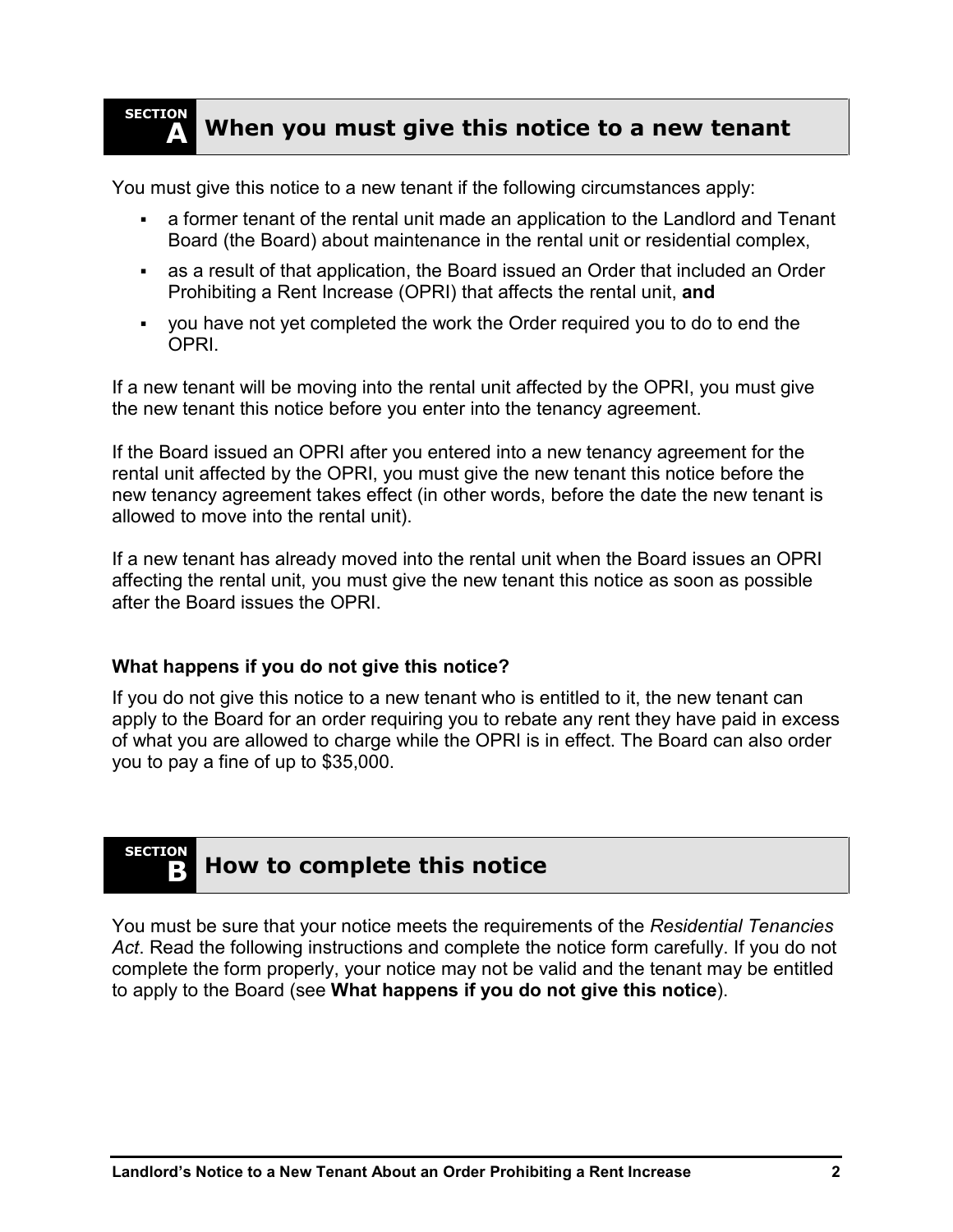## **On Page 1 of the Notice form:**

- **To:** Fill in the new tenant's name. Also fill in the new tenant's current address if they do not yet live in the rental unit. If there is more than one new tenant who will be living in the rental unit, fill in the names of all of the tenants.
- **From:** Fill in the landlord's name. If there is more than one landlord, fill in the names of all of the landlords.
- **Address of Rental Unit**: Fill in the complete address of the rental unit. This includes the unit number and the postal code.

**Address of the Rental Unit** 

| <b>Street Number</b>                    | <b>Street Name</b> |  |          |                    |  |  |  |  |
|-----------------------------------------|--------------------|--|----------|--------------------|--|--|--|--|
| 15<br>b                                 |                    |  |          |                    |  |  |  |  |
| Street Type (e.g. Street, Avenue, Road) | Unit/Apt./Suite    |  |          |                    |  |  |  |  |
|                                         | M                  |  |          |                    |  |  |  |  |
| Municipality (city, town, etc.)         |                    |  | Province | <b>Postal Code</b> |  |  |  |  |
| IS.<br>1R                               | 180R0UGH           |  | 0 I N    |                    |  |  |  |  |

### **Part A: The rent we agreed on**

In the first box on page one of the notice form, there are three areas for you to complete. You must fill in:

- The amount of rent that you and the new tenant agreed on for the rental unit.
	- **Note**: the rent amount you fill in must be the **total rent** you and the tenant have agreed to. The total rent includes the basic rent for the rental unit and any amount you and the new tenant agreed the tenant will pay separately for services, such as parking or cable.
- How often you and the new tenant agreed that rent would be paid (for example, monthly or weekly).
- The date you and the new tenant agreed that the new tenant would start paying this rent (in other words, the date the new tenancy started, or will start).

### **Part B: The rent I am permitted to charge you**

In the second box on page one of the notice form there are two areas for you to complete. You must fill in:

 The amount of rent that you are permitted to charge until you complete the work the Board ordered you to do.

The rent you are permitted to charge until you complete the work is the rent you were charging the former tenant of the rental unit. **Exception**: if you and the new tenant have agreed that the new rent will include services that were not provided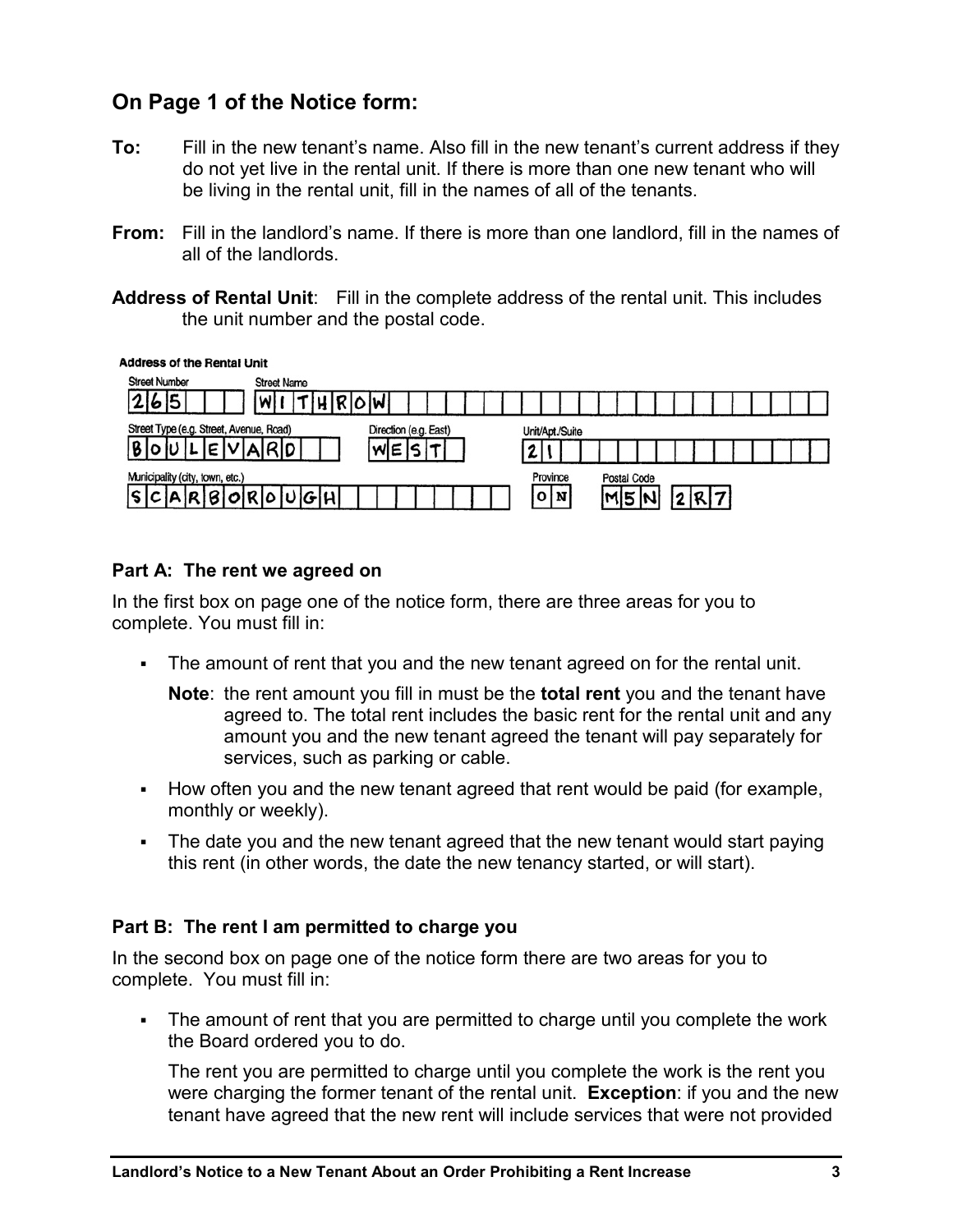to the former tenant, then the rent you are permitted to charge can include amounts for these services. See the example below.

• How often you and the new tenant agreed that rent would be paid (for example, monthly or weekly).

## **Example:**

George Mitchell (the landlord) and Anthony Donat (the tenant) are planning to enter into a tenancy agreement for unit 101. The Board has issued an Order which includes an OPRI for unit 101. As a result, George gives Anthony this notice before they enter into the tenancy agreement.

The former tenant of the rental unit paid \$800 per month and did not have a parking space. Anthony, however, has agreed to pay an extra \$40 per month in rent for a parking space. The amount George is permitted to charge Anthony until he completes the work required by the Board is  $$800 + $40 = $840$  per month. In Part B of the notice George fills in that he cannot charge more than \$840 per month until he completes the work required by the Board's Order.

### **Part C: Information about the rent I am permitted to charge you**

In Part C on page one of the notice form there are two areas for you to complete. First, you must fill in the file number of the Board's Order that included the OPRI for the rental unit the new tenant will move into or has moved into.

You must also provide information about what the OPRI prohibits you from doing until you complete the work. There are three choices on the form, and you must check each one that applies. An OPRI can prohibit the landlord from doing any or all of the following three things:

- charging more than the rent set out in Part B of the notice,
- giving a notice of rent increase for the rental unit, or
- collecting an increased rent, if the landlord had previously given a notice of rent increase before the Board issued its order and the rent increase was supposed to take effect after the Order was issued.

In most cases, the Board's Order will include all three OPRI provisions.

## **On Page 2 of the Notice form:**

### **Part D: The work I have to complete**

In this part of the notice, you must give the tenant information about the work the Board's Order requires you to do in order to end the OPRI. In the space provided, describe **all** the work the Board's Order requires you to do. If the Board's Order requires you to do repairs, describe each repair the Order requires you to do and include the deadline by which the Order requires you to complete each repair. If the Board's Order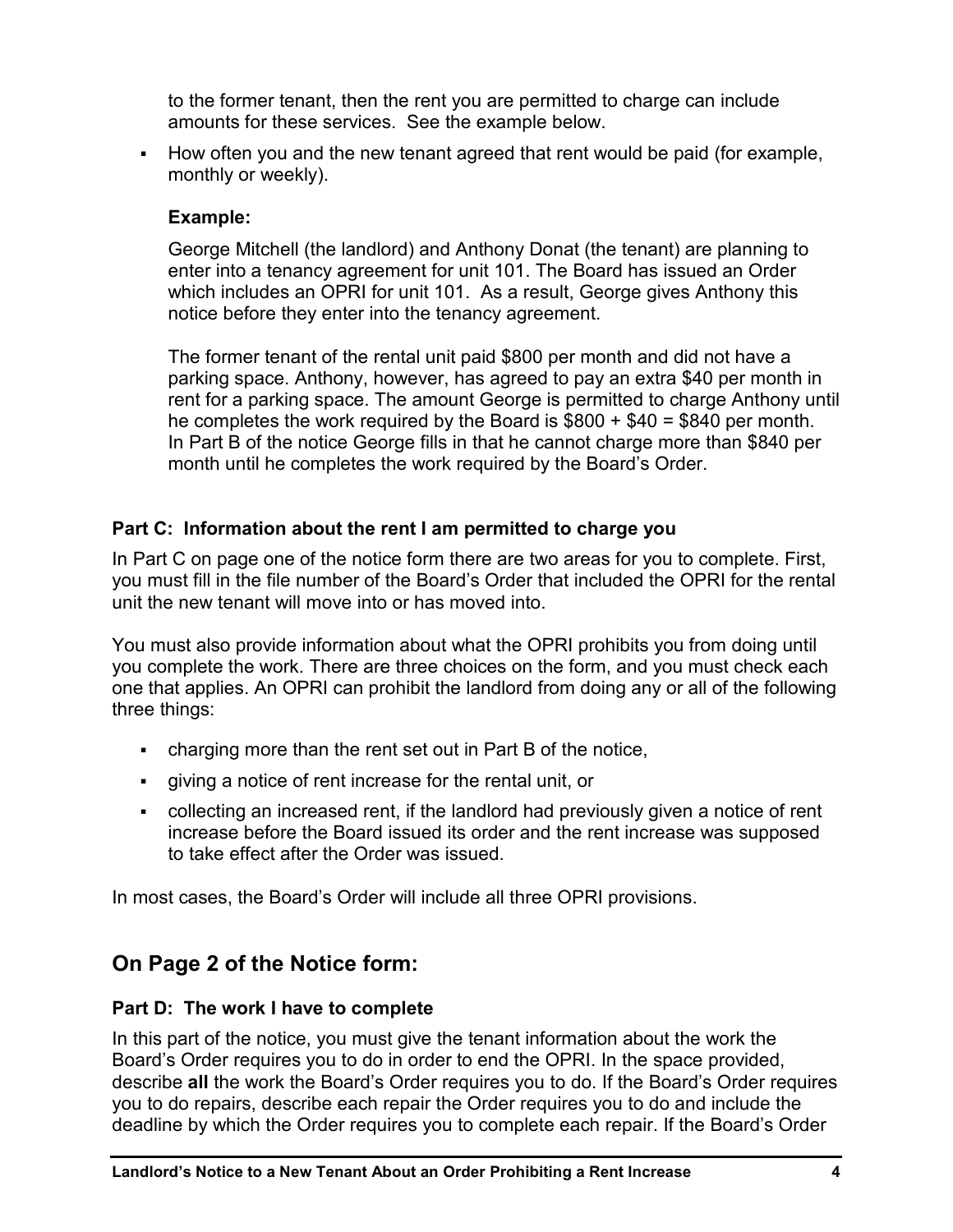requires you to replace damaged items, describe each replacement you are required to make and include the deadline by which the Order requires you to replace the item. Attach additional pages if necessary.

#### **Signature:**

If you are the landlord, shade the box marked *Landlord*. Then, sign the notice form and fill in the date beside the signature box. You also need to complete the areas below the signature box with your name, company name (if applicable), address, phone number and a fax number if you have one.

If you are an agent for the landlord, shade the box marked *Agent*. Then, sign the notice form and fill in the date. You also need to complete the fields below the signature box with your name, company name (if applicable), address, phone number and a fax number if you have one.

#### **SECTION C How to give this notice to the new tenant**

There are many ways that you can give this notice to the new tenant. You can:

- hand it directly to the new tenant (if the new tenant has already moved in you can hand it to the tenant or to an adult in the rental unit),
- leave it in the new tenant's current mailbox or where mail is currently delivered to them,
- if the new tenant has already moved into the rental unit, place it under the door of the rental unit or through a mail slot in the door,
- send it by fax to a fax machine where the new tenant carries on business or to a fax machine in their home (if you fax it, it is deemed to be given on the date imprinted on the fax),
- send it by courier to the new tenant (if you courier it, you must add **one business day** for delivery),
- send it by mail (if you mail it, you must add **five days** for delivery).

If the new tenant has already moved into the rental unit, you **cannot** give the tenant this notice by posting it on the door of the new tenant's rental unit.

It is important that you keep a copy of the notice you give the new tenant.